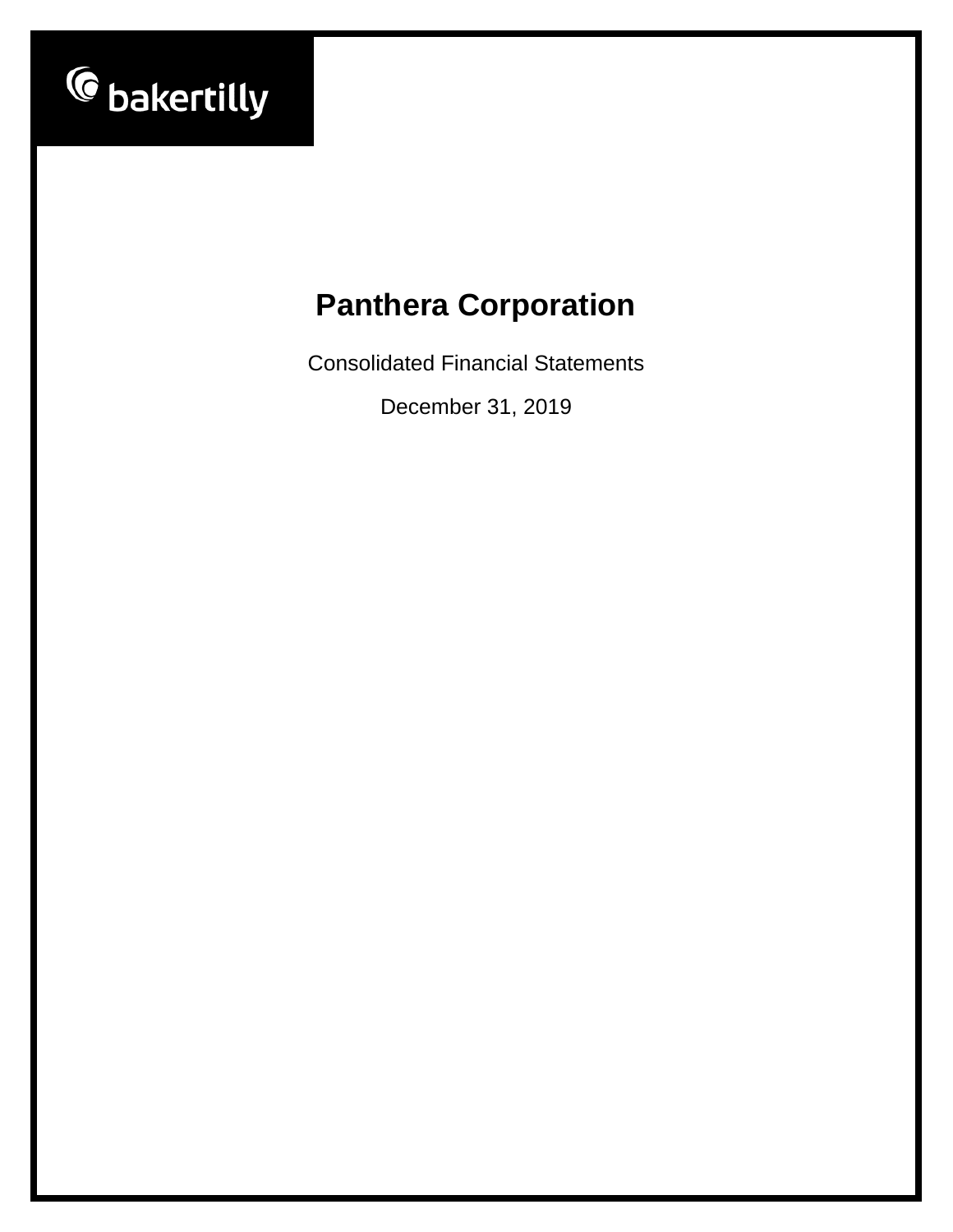Table of Contents December 31, 2019

|                                                                | Page |
|----------------------------------------------------------------|------|
| <b>Independent Auditors' Report</b>                            |      |
| <b>Consolidated Financial Statements</b>                       |      |
| <b>Consolidated Statement of Financial Position</b>            | 3    |
| Consolidated Statement of Activities and Changes in Net Assets | 4    |
| <b>Consolidated Statement of Functional Expenses</b>           | 5    |
| <b>Consolidated Statement of Cash Flows</b>                    | 6    |
| Notes to Consolidated Financial Statements                     |      |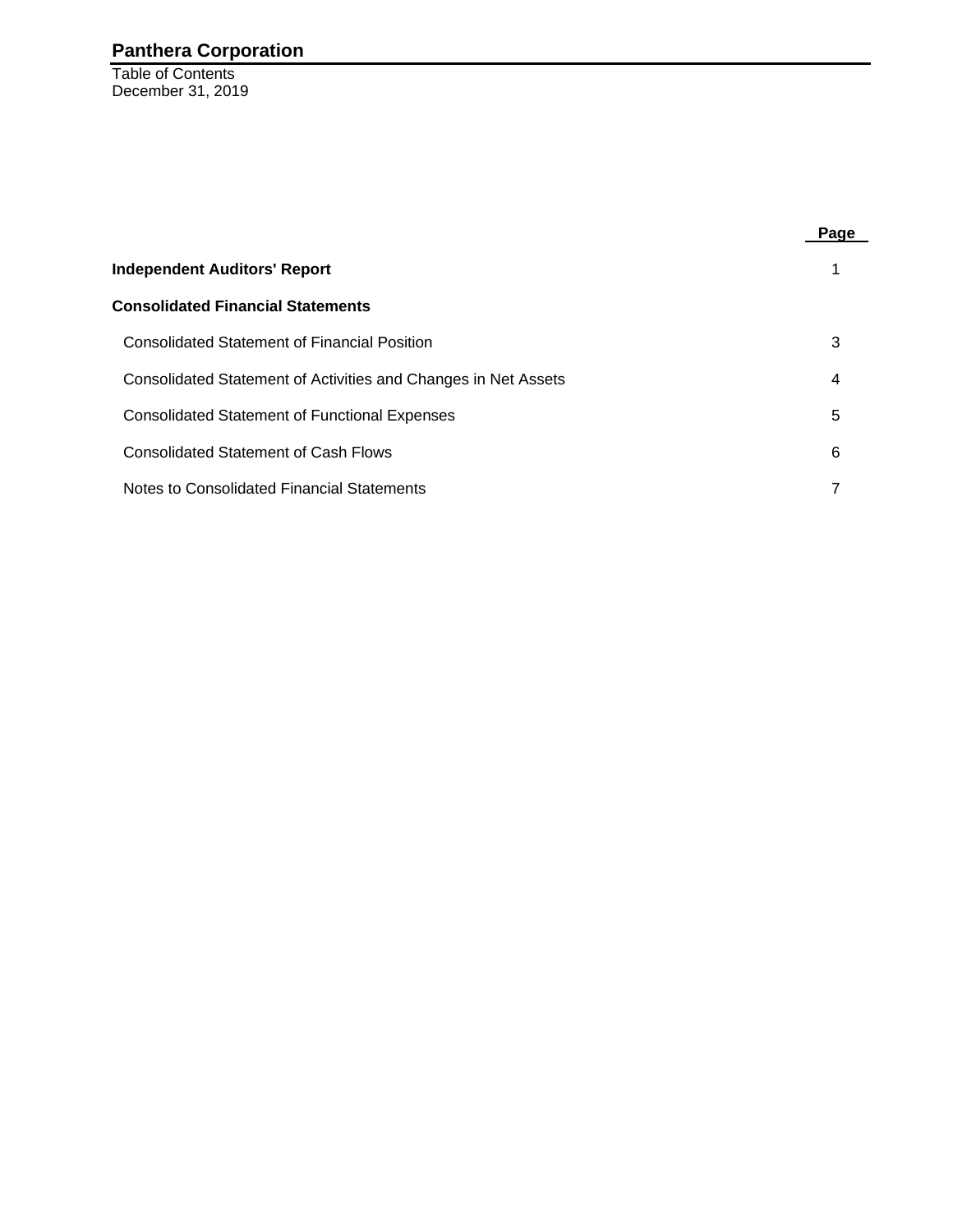

# **Independent Auditors' Report**

To the Board of Directors of Panthera Corporation

#### **Report on the Consolidated Financial Statements**

We have audited the accompanying consolidated financial statements of Panthera Corporation which comprise the consolidated statement of financial position as of December 31, 2019, and the related consolidated statements of activities and changes in net assets, functional expenses and cash flows for the year then ended, and the related notes to the consolidated financial statements.

#### *Management's Responsibility for the Consolidated Financial Statements*

Management is responsible for the preparation and fair presentation of these consolidated financial statements in accordance with accounting principles generally accepted in the United States of America; this includes the design, implementation and maintenance of internal control relevant to the preparation and fair presentation of consolidated financial statements that are free from material misstatement, whether due to fraud or error.

#### *Auditors' Responsibility*

Our responsibility is to express an opinion on these consolidated financial statements based on our audit. We conducted our audit in accordance with auditing standards generally accepted in the United States of America. Those standards require that we plan and perform the audit to obtain reasonable assurance about whether the consolidated financial statements are free from material misstatement.

An audit involves performing procedures to obtain audit evidence about the amounts and disclosures in the consolidated financial statements. The procedures selected depend on the auditors' judgment, including the assessment of the risks of material misstatement of the consolidated financial statements, whether due to fraud or error. In making those risk assessments, the auditor considers internal control relevant to the entity's preparation and fair presentation of the consolidated financial statements in order to design audit procedures that are appropriate in the circumstances, but not for the purpose of expressing an opinion on the effectiveness of the entity's internal control. Accordingly, we express no such opinion. An audit also includes evaluating the appropriateness of accounting policies used and the reasonableness of significant accounting estimates made by management, as well as evaluating the overall presentation of the consolidated financial statements.

We believe that the audit evidence we have obtained is sufficient and appropriate to provide a basis for our audit opinion.

#### *Opinion*

In our opinion, the consolidated financial statements referred to above present fairly, in all material respects, the consolidated financial position of Panthera Corporation as of December 31, 2019, and the changes in its net assets and its cash flows for the year then ended in accordance with accounting principles generally accepted in the United States of America.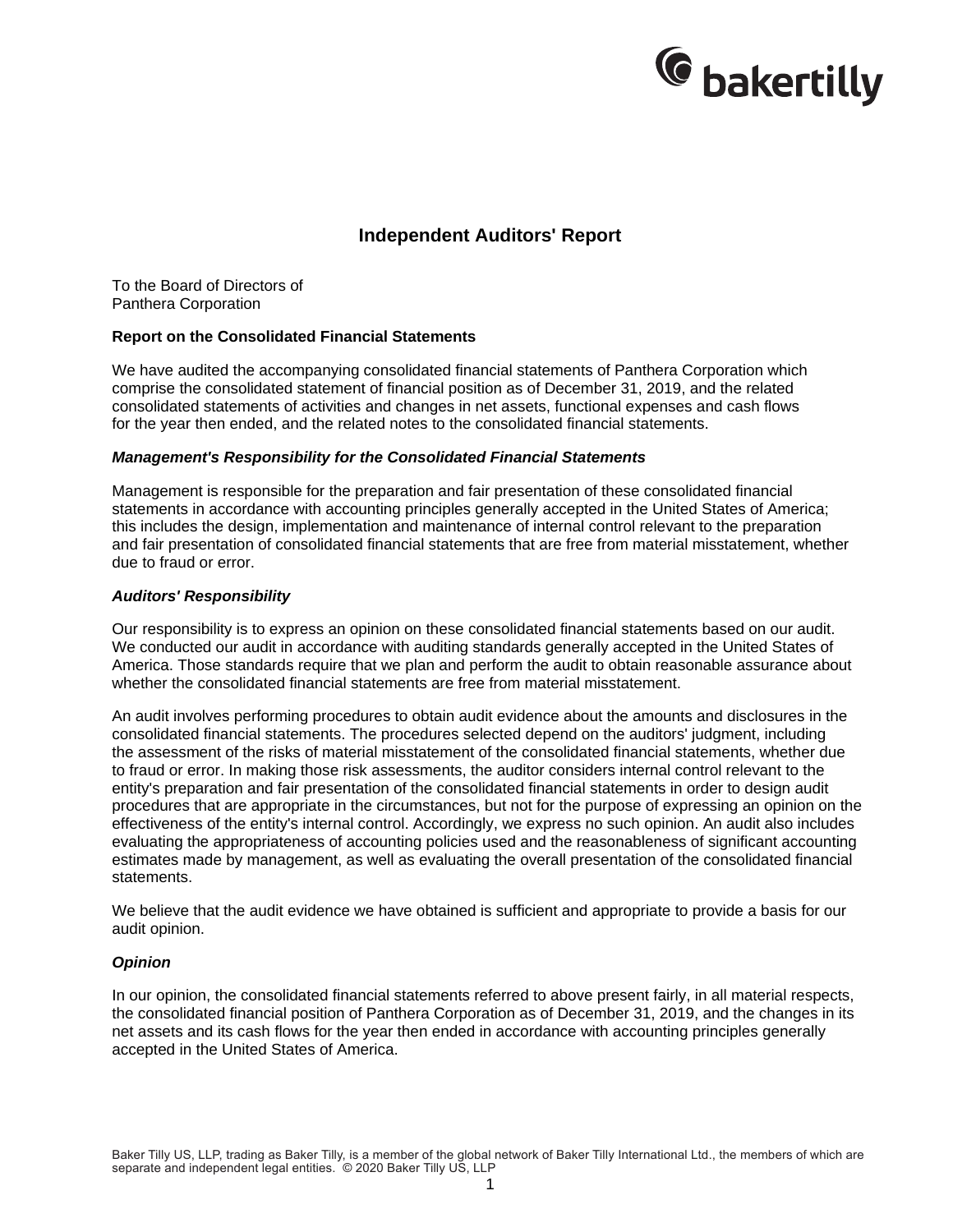### **Other Matter**

As discussed in Note 1, the consolidated financial statements include a disclosure of management's plan to eliminate future operating losses. Our opinion is not modified with respect to this matter.

Baker Tilly US, LLP

New York, New York November 30, 2020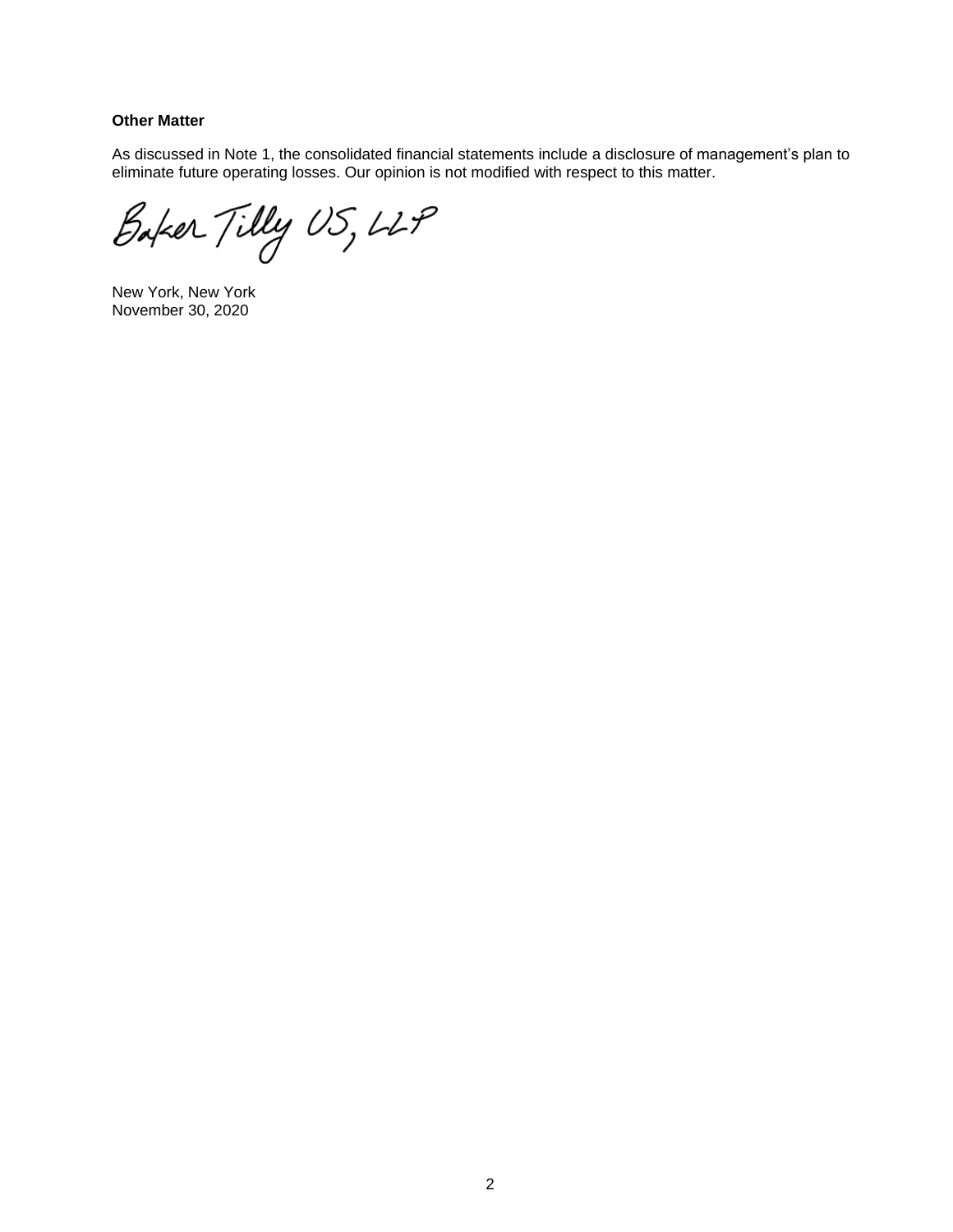Consolidated Statement of Financial Position December 31, 2019

#### **Assets**

| <b>Current Assets</b>                       |                  |
|---------------------------------------------|------------------|
| Cash and cash equivalents                   | \$<br>1,464,424  |
| Accounts receivable                         | 62,662           |
| Grants receivable                           | 413,618          |
| Donations receivable                        | 317,225          |
| Pledges receivable                          | 3,470,857        |
| Marketable securities                       | 5,819            |
| Other current assets                        | 829,246          |
| Total current assets                        | 6,563,851        |
| <b>Long-Term Assets</b>                     |                  |
| Long-term pledges receivable, net           | 7,653,224        |
| Fixed assets, net                           | 1,782,799        |
| Total long-term assets                      | 9,436,023        |
| <b>Total assets</b>                         | 15,999,874<br>S  |
| <b>Liabilities and Net Assets</b>           |                  |
| <b>Current Liabilities</b>                  |                  |
| Accounts payable and accrued expenses       | \$<br>1,304,586  |
| Deferred rent liability                     | 13,890           |
| Unearned grants                             | 606,432          |
| Deferred revenue                            | 86,610           |
| <b>Total current liabilities</b>            | 2,011,518        |
| <b>Long-Term Liabilities</b>                |                  |
| Deferred rent liability                     | 67,959           |
| Total long-term liabilities                 | 67,959           |
| <b>Total liabilities</b>                    | 2,079,477        |
| <b>Net Assets</b>                           |                  |
| Net deficiencies without donor restrictions | (912,016)        |
| Net assets with donor restrictions          | 14,832,413       |
| Total net assets                            | 13,920,397       |
| Total liabilities and net assets            | 15,999,874<br>\$ |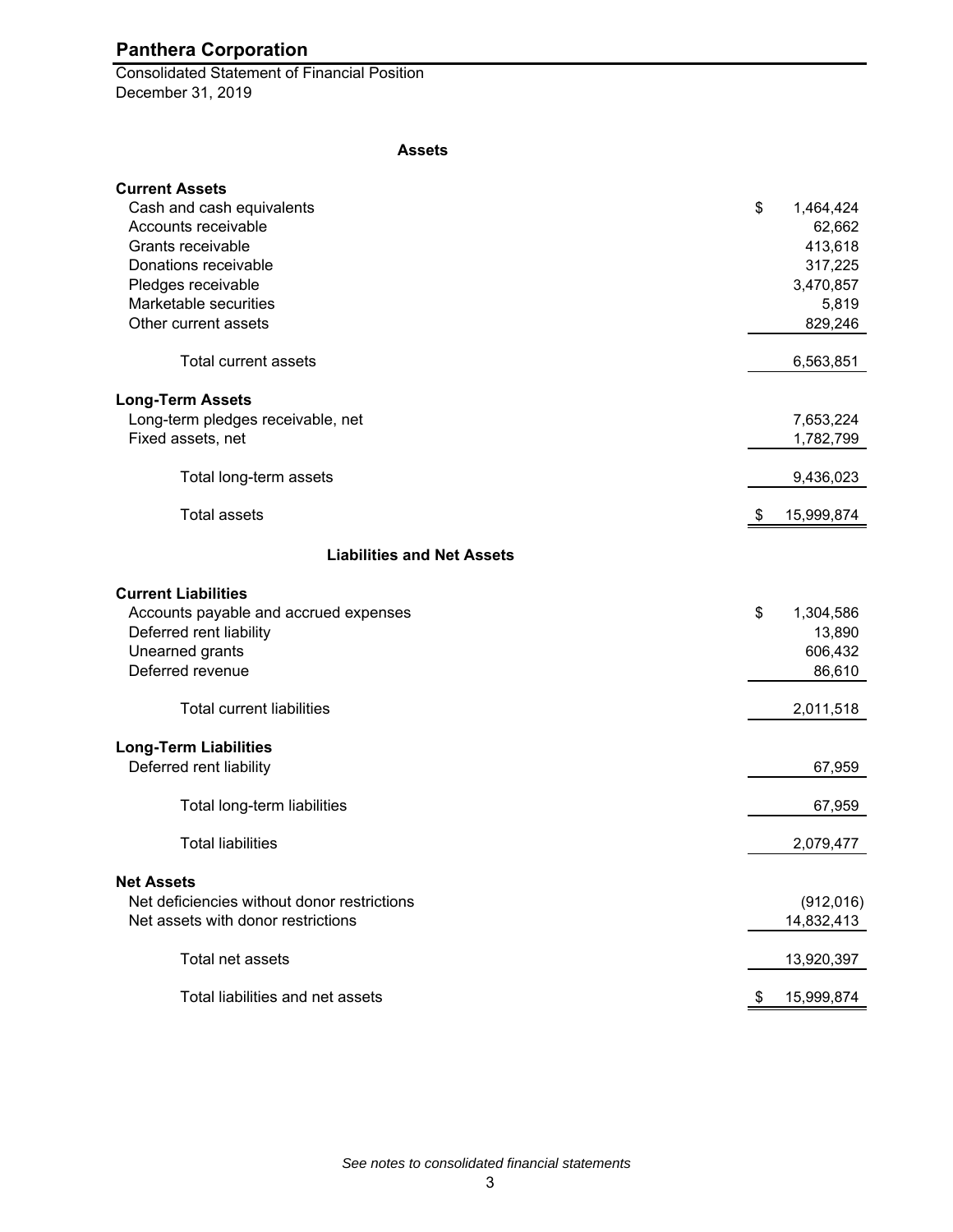Consolidated Statement of Activities and Changes in Net Assets Year Ended December 31, 2019

# **Changes in Net Assets Without Donor Restrictions**

| <b>Operating Revenue</b>                             |                  |
|------------------------------------------------------|------------------|
| Contributions                                        | \$<br>2,531,944  |
| In-kind contributions                                | 88,485           |
| Grant income                                         | 1,800,713        |
| Other                                                | 137,970          |
| Net assets released from restrictions:               |                  |
| Satisfaction of purpose restrictions                 | 5,599,933        |
| Satisfaction of time restrictions                    | 4,100,000        |
| Total operating revenue                              | 14,259,045       |
| <b>Expenses</b>                                      |                  |
| Program services                                     | 11,819,765       |
| Management and general                               | 2,640,789        |
| Fundraising                                          | 1,727,882        |
| Total expenses                                       | 16,188,436       |
| Net operating loss                                   | (1,929,391)      |
| <b>Nonoperating Item</b>                             |                  |
| Other comprehensive loss on foreign exchange         | (188, 423)       |
| Total nonoperating loss                              | (188, 423)       |
| Changes in net assets without donor restrictions     | (2, 117, 814)    |
| <b>Changes in Net Assets With Donor Restrictions</b> |                  |
| Contributions                                        | 6,369,962        |
| Net assets released from donor restrictions:         |                  |
| Satisfaction of purpose restrictions                 | (5,599,933)      |
| Satisfaction of time restrictions                    | (4, 100, 000)    |
| Change in net assets with donor restrictions         | (3,329,971)      |
| Changes in net assets                                | (5,447,785)      |
| <b>Net Assets, Beginning</b>                         | 19,368,182       |
| <b>Net Assets, Ending</b>                            | \$<br>13,920,397 |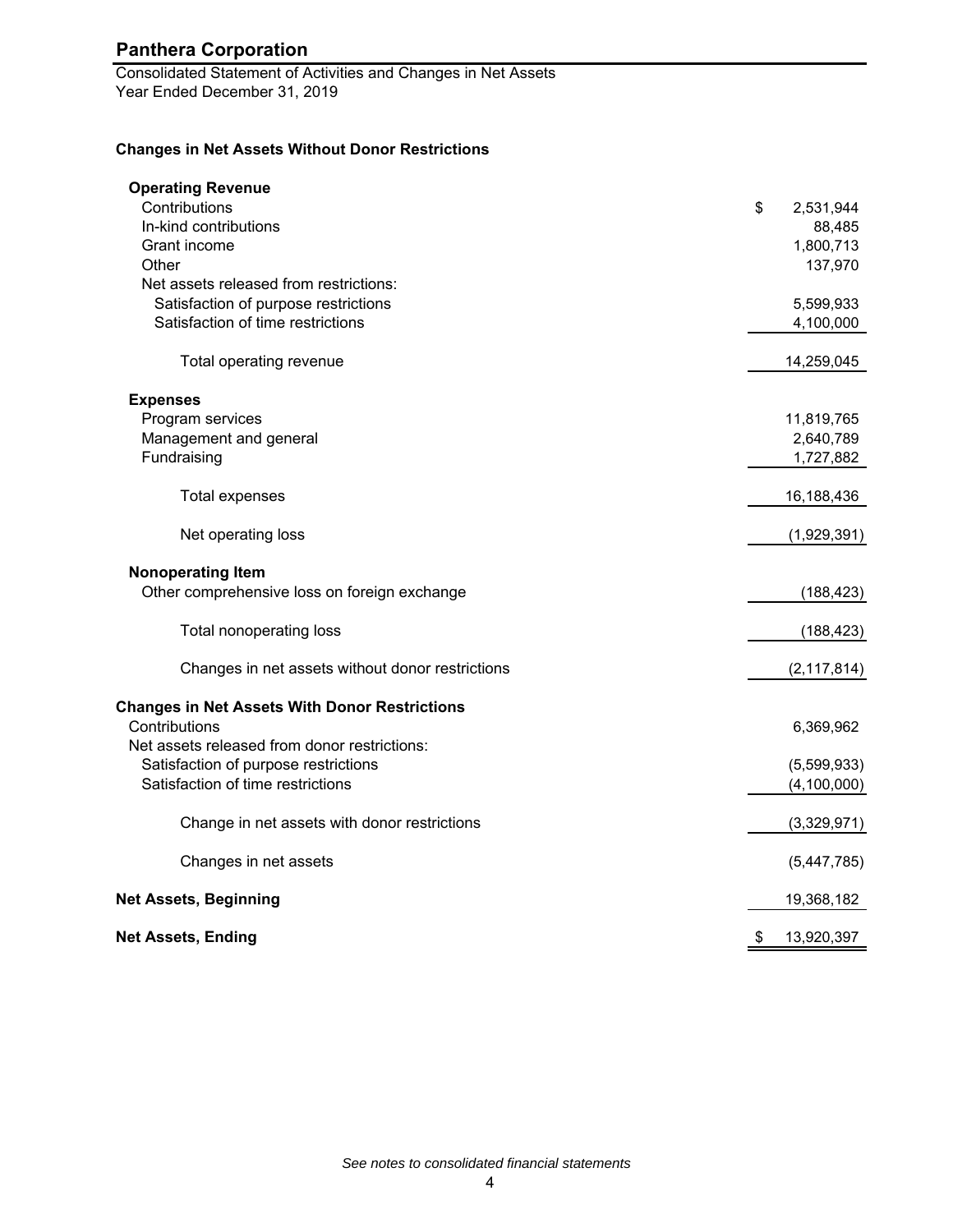Consolidated Statement of Functional Expenses Year Ended December 31, 2019

|                               |                                       | <b>Program Services</b>       |                                     | <b>Support Services</b> |                                     |    |                    |                                            |                          |
|-------------------------------|---------------------------------------|-------------------------------|-------------------------------------|-------------------------|-------------------------------------|----|--------------------|--------------------------------------------|--------------------------|
|                               | <b>Conservation</b><br><b>Science</b> | Conservation<br><b>Action</b> | Total<br>Program<br><b>Services</b> |                         | <b>Management</b><br>and<br>General |    | <b>Fundraising</b> | Total<br><b>Support</b><br><b>Services</b> | Total<br><b>Expenses</b> |
| Salaries and contracted staff | \$<br>1,702,371                       | \$<br>2,702,362               | \$<br>4,404,733                     | \$                      | 1,083,932                           | \$ | 790,136            | \$<br>1,874,068                            | \$<br>6,278,801          |
| <b>Benefits</b>               | 322,295                               | 731,576                       | 1,053,871                           |                         | 218,935                             |    | 132,573            | 351,508                                    | 1,405,379                |
| <b>Contracted services</b>    | 23,805                                | 174,712                       | 198,517                             |                         | 2,327                               |    | 436                | 2,763                                      | 201,280                  |
| Grants and scholarships       | 636,889                               | 1,175,541                     | 1,812,430                           |                         |                                     |    |                    |                                            | 1,812,430                |
| Awards                        | 15,000                                | 160,905                       | 175,905                             |                         |                                     |    |                    |                                            | 175,905                  |
| Donated services              |                                       |                               |                                     |                         | 34,585                              |    | 53,900             | 88,485                                     | 88,485                   |
| Field supplies and equipment  | 300,383                               | 651,981                       | 952,364                             |                         | 42,426                              |    | 2,683              | 45,109                                     | 997,473                  |
| Travel/lodging/meals          | 113,275                               | 588,570                       | 701,845                             |                         | 53,831                              |    | 121,998            | 175,829                                    | 877,674                  |
| Occupancy                     | 52,396                                | 207,623                       | 260,019                             |                         | 175,439                             |    | 128,929            | 304,368                                    | 564,387                  |
| Technology/telephone          | 128,612                               | 250,397                       | 379,009                             |                         | 106,151                             |    | 16,746             | 122,897                                    | 501,906                  |
| Office supplies               | 4,416                                 | 45,061                        | 49,477                              |                         | 14,190                              |    | 1,942              | 16,132                                     | 65,609                   |
| Professional services         | 201,254                               | 584,135                       | 785,389                             |                         | 420,079                             |    | 357,942            | 778,021                                    | 1,563,410                |
| Depreciation/amortization     | 3,707                                 | 276,898                       | 280,605                             |                         | 26,840                              |    | 10,718             | 37,558                                     | 318,163                  |
| Conference/meetings           | 164,042                               | 176,524                       | 340,566                             |                         | 197,450                             |    | 55,850             | 253,300                                    | 593,866                  |
| Other                         | 43,998                                | 381,037                       | 425,035                             |                         | 264,604                             |    | 54,029             | 318,633                                    | 743,668                  |
| Total                         | 3,712,443                             | 8,107,322                     | 11,819,765                          |                         | 2,640,789                           |    | 1,727,882          | 4,368,671                                  | 16,188,436               |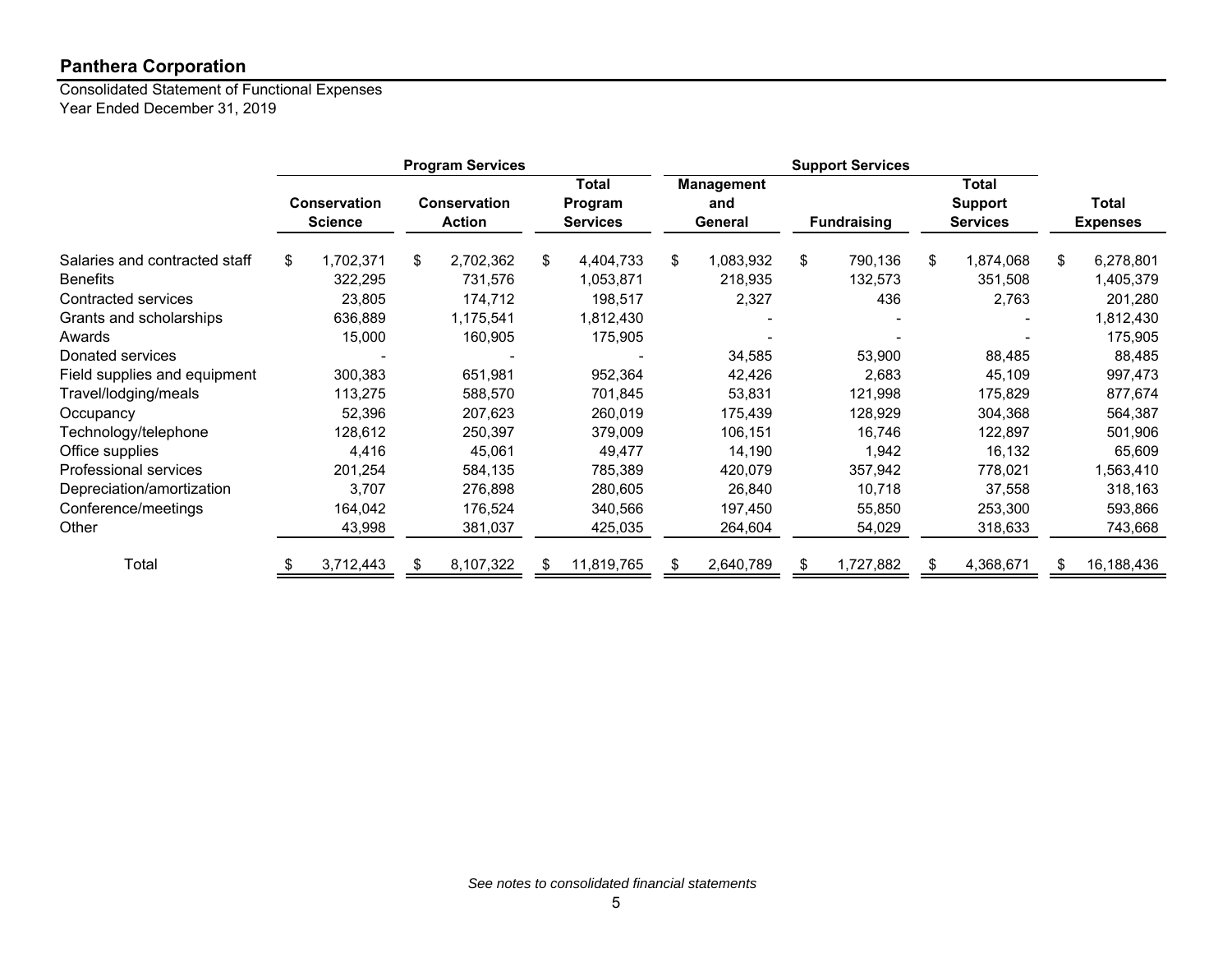| <b>Consolidated Statement of Cash Flows</b><br>Year Ended December 31, 2019   |                       |
|-------------------------------------------------------------------------------|-----------------------|
| <b>Cash Flows From Operating Activities</b>                                   |                       |
| Changes in net assets                                                         | \$<br>(5,447,785)     |
| Adjustments to reconcile changes in net assets to                             |                       |
| net cash used in operating activities:                                        |                       |
| Effect of foreign currency translation adjustments                            | (188, 423)            |
| Depreciation/amortization expense                                             | 318,163               |
| Amortization of discount included in long-term pledges                        | 346,776               |
| Change in foreign currency exchange adjustment                                | 188,423               |
| Provision for deferred rent                                                   | 16,566                |
| Realized gain on sale of marketable securities                                | (393)                 |
| Changes in operating assets and liabilities:                                  |                       |
| Accounts receivable                                                           | 87,377                |
| Grants receivable                                                             | (413, 618)            |
| Donations receivable                                                          | 410,079               |
| Pledges receivable<br>Other current assets                                    | 102,541               |
|                                                                               | (367, 710)            |
| Long-term pledges receivable                                                  | 3,397,972             |
| Accounts payable and accrued expenses<br>Deferred revenue and unearned grants | 953,232<br>(330, 314) |
|                                                                               |                       |
| Total adjustments                                                             | 4,520,671             |
| Net cash used in operating activities                                         | (927, 114)            |
| <b>Cash Flows From Investing Activities</b>                                   |                       |
| Purchase of fixed assets                                                      | (231, 247)            |
| Proceeds from marketable securities                                           | 393                   |
| Purchases of marketable securities                                            | (4, 317)              |
| Net cash used in investing activities                                         | (235, 171)            |
| Decrease in cash and cash equivalents                                         | (1, 162, 285)         |
| <b>Cash and Cash Equivalents, Beginning</b>                                   | 2,626,709             |
| <b>Cash and Cash Equivalents, Ending</b>                                      | \$<br>1,464,424       |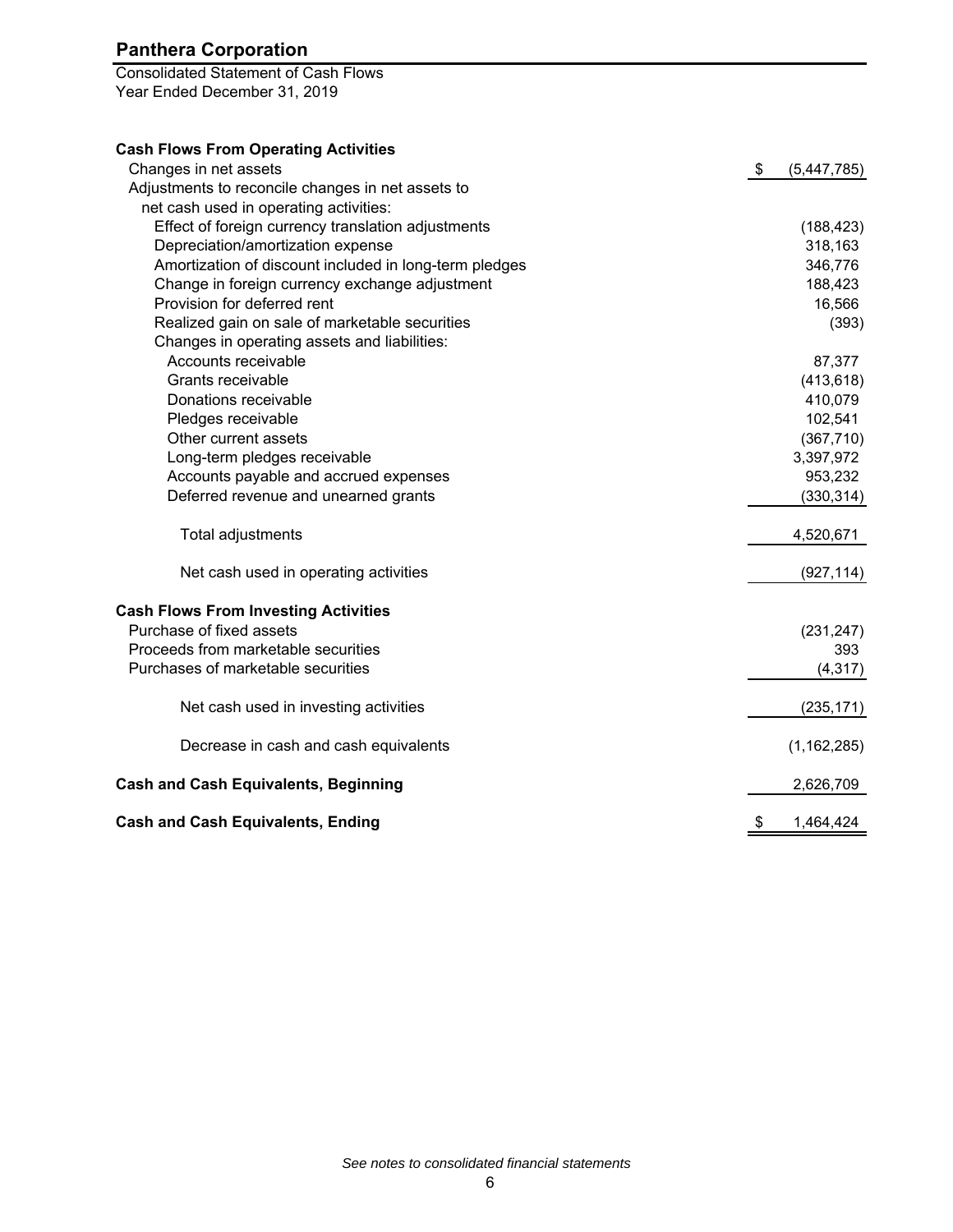Notes to Consolidated Financial Statements December 31, 2019

## **1. Description of Organization and Summary of Significant Accounting Policies**

#### **Organization**

Panthera Corporation is a not-for-profit wildlife conservation organization incorporated in the State of Delaware. Panthera Corporation has a controlling and economic interest in a number of foreign not-for-profit entities, together known as Panthera. Panthera's mission is the conservation of the world's 40 wild cat species, many of which are endangered or threatened. Panthera develops, implements, and oversees wild cat conservation strategies on a global scale. Panthera's large scale initiatives with tigers, lions, snow leopards, jaguars, pumas, leopards, cheetahs and other species currently span four continents. Panthera conducts critical research, enacts effective conservation measures, works closely with the world's top cat biologists, various governments and related agencies, local and international non-governmental organizations, assists and trains felid biologists and educates the local and international populations as to felid conservation. Field work is performed in North America, South America, Africa and Asia in numerous individual countries. These operations are administered out of regional hubs in Costa Rica, Colombia, South Africa, the United Arab Emirates and Thailand.

A brief summary of Panthera's major programs follows:

Tiger - Panthera, through various individual programs, seeks to increase wild tiger populations by at least 50 percent across key sites over the next decade. In addition, Panthera identifies and creates safe corridors for the species to move between core populations.

Lion - Panthera combines an understanding of lion ecology in human dominated landscapes with techniques that provide local communities with the ability and incentive to avoid conflict with lions. In addition, Panthera also works to curtail widespread wire-snare poaching which is pervasive in many key lion landscapes, including Kafue NP (Zambia), Limpopo NP (Mozambique) and Niokolo-Koba NP (Senegal).

Snow Leopard - Panthera developed a state-of-the-art global range map and database of snow leopard habitats and helps delineate critical conservation units and identify prevailing threats. Using the database to target populations that require conservation, Panthera's efforts are geared towards a range-wide approach in conserving the snow leopards.

Jaguar - Panthera utilizes a range-wide approach focusing on the entire spectrum of species influences and dynamics, including prey, key populations, threat mitigation, education and building genetic corridors in which jaguars can move safely. Panthera works closely with ranchers to develop methods and models to demonstrate that cattle ranching and jaguar conservation can co-exist, just as they work with engineers and developers to design roads that allow for easier passage of jaguars and other wildlife.

Puma - Panthera is working to better understand and protect pumas in the Western US (northwest Wyoming, the San Francisco Bay Area and Olympic Peninsula) and in the Torres del Paine National Park region in the Chilean Patagonia. Panthera's work includes studying the effects of wolf reintroduction and human hunting on puma populations, utilizing innovative camera technology to observe the secret social lives of pumas, characterizing dispersal dynamics and impediments, and mitigating human-puma conflict. A range-wide assessment of the status of pumas, from Patagonia to British Columbia is also underway.

Leopard - Panthera seeks to reduce the widespread traditional use of leopard skins by the Shembe Nazareth Baptist Church in southern Africa, along with other cultures that do that same. In addition, Panthera has established a network of monitoring sites across southern Africa, western Africa and a newly established site in Southeast Asia. In Saudi Arabia, Panthera is actively surveying potential areas for the assessment of the extant populations of Arabian leopards, and also preparing for the re-introduction of the subspecies to their former range.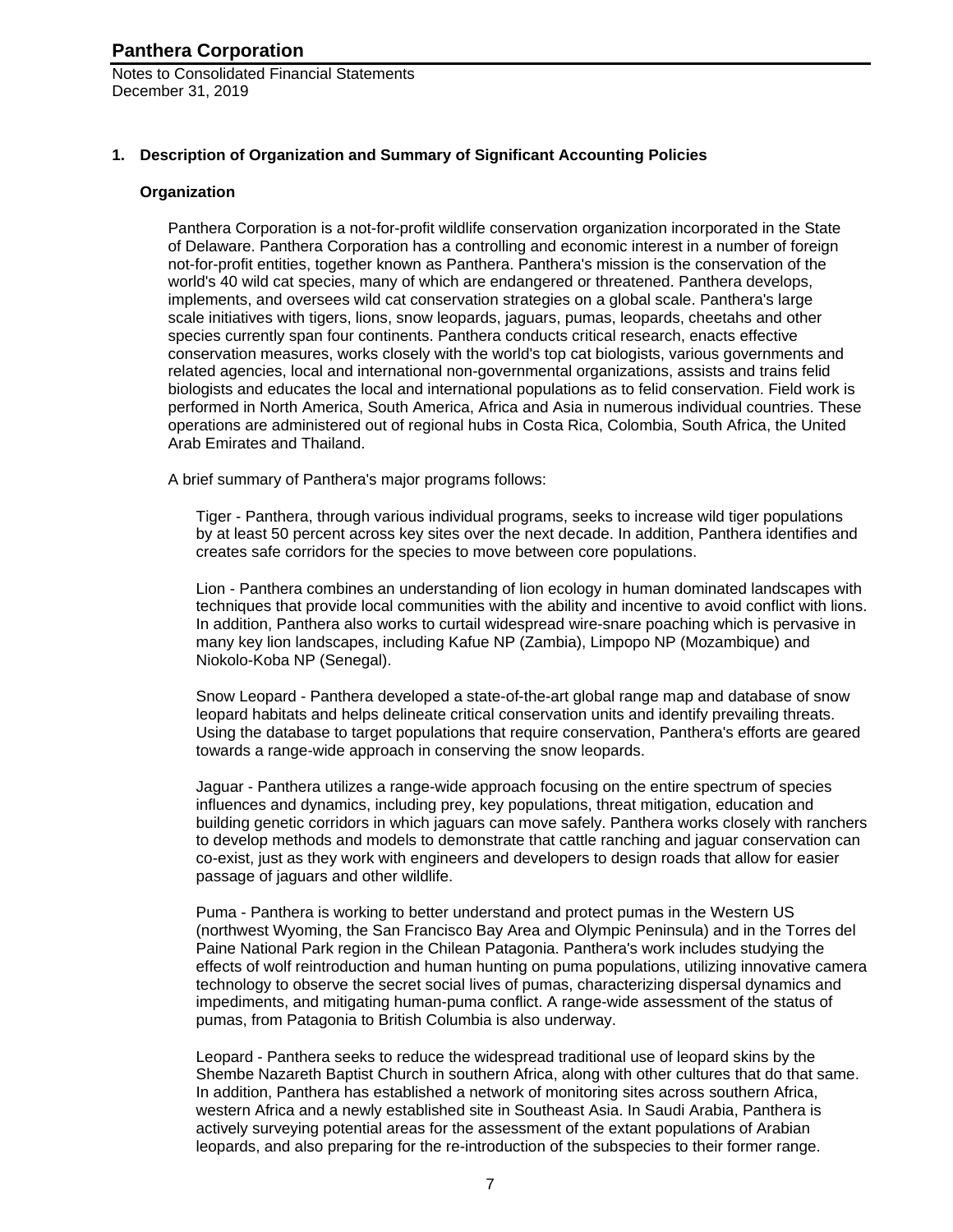> Cheetah - Panthera seeks to protect cheetahs by addressing direct threats to them, their prey base and their habitats. To do this, Panthera gathers critical ecological data by surveying and monitoring populations and their prey, collaborating with local law enforcement officials and partners, and working with local communities to mitigate conflict and create cheetah-positive landscapes within communities. Panthera's approach to protecting cheetahs focuses on developing an integrated transboundary program based in Zambia, but operating over the 5-country KAZA landscape, which is the landscape in the Kavango and Zambezi river basins, and eventually expanding across the cheetah's African range.

Small Cats - Panthera also works to understand and conserve the 33 species of small wild cats. Priorities for this program are to focus on the least understood cats, to enhance current data collection on big cat study sites to gather small cat data, and to strategically establish new sites of high conservation value for small cats.

Tech - Panthera's Technology Program developed devices and software supporting species programs, including camera traps and Poachercams. Panthera integrates third party private GSM (global system for mobile) wireless equipment, as well as systems to monitor Poachercam deployments.

Scholarships and Awards - Panthera provides scholarships, research and project to post-graduate students in advanced degree programs, and research and conservation awards to individuals and organizations implementing conservation projects on wild cats. Panthera, in conjunction with the American Museum of Natural History, developed a global felid genetic database to understand the impact of large scale genetic issues impacting felids, and now works through the National Genomics Center for Wildlife and Fish Conservation in Missoula, Montana, for most of its genetic analysis needs.

The individual programs are established and overseen by two divisions: Conservation Science and Conservation Action. Conservation Science is the group that evaluates, from a scientific basis, the science research outcomes and how they will be used to develop activities that integrate into Conservation Action. The Conservation Action division contains Panthera's global and regional field programs, associated personnel and infrastructure to implement the conservation action plans developed by the Conservation Science division.

#### **Management's Plan**

During the year ended December 31, 2019, Panthera incurred a net operating loss of approximately \$1,929,000. Panthera also had a negative change in net assets of approximately of (\$5,448,000) for the year ended December 31, 2019, and net deficiencies in net assets without donor restrictions of approximately (\$912,000) as of December 31, 2019. During 2019, Panthera had significant one-time expenses above the normal expense levels, which were considered operational investments. The most significant of these costs/expenses related to the implementation of new computer systems (NetSuite and Concur) and the restructuring of Panthera operations from an individual species driven basis to a centralized management approach by Conservation Actions and Conservation Science.

In order to eliminate future operating losses and to ensure a balance between net assets with and without donor restrictions, Panthera has implemented the following cost reduction procedures:

- Implementation of a salary cost reduction program in 2020 to reduce overall salary expenditures to be in line with anticipated financial resources. This program for full time employees and contractors was for a period of four months and reduced personnel costs by \$300,000.
- The historic individual corporate credit card program has been materially reduced by eliminating individual credit cards for all but a very limited number of employees. The reduction of credit card usage has resulted in savings of approximately \$500,000.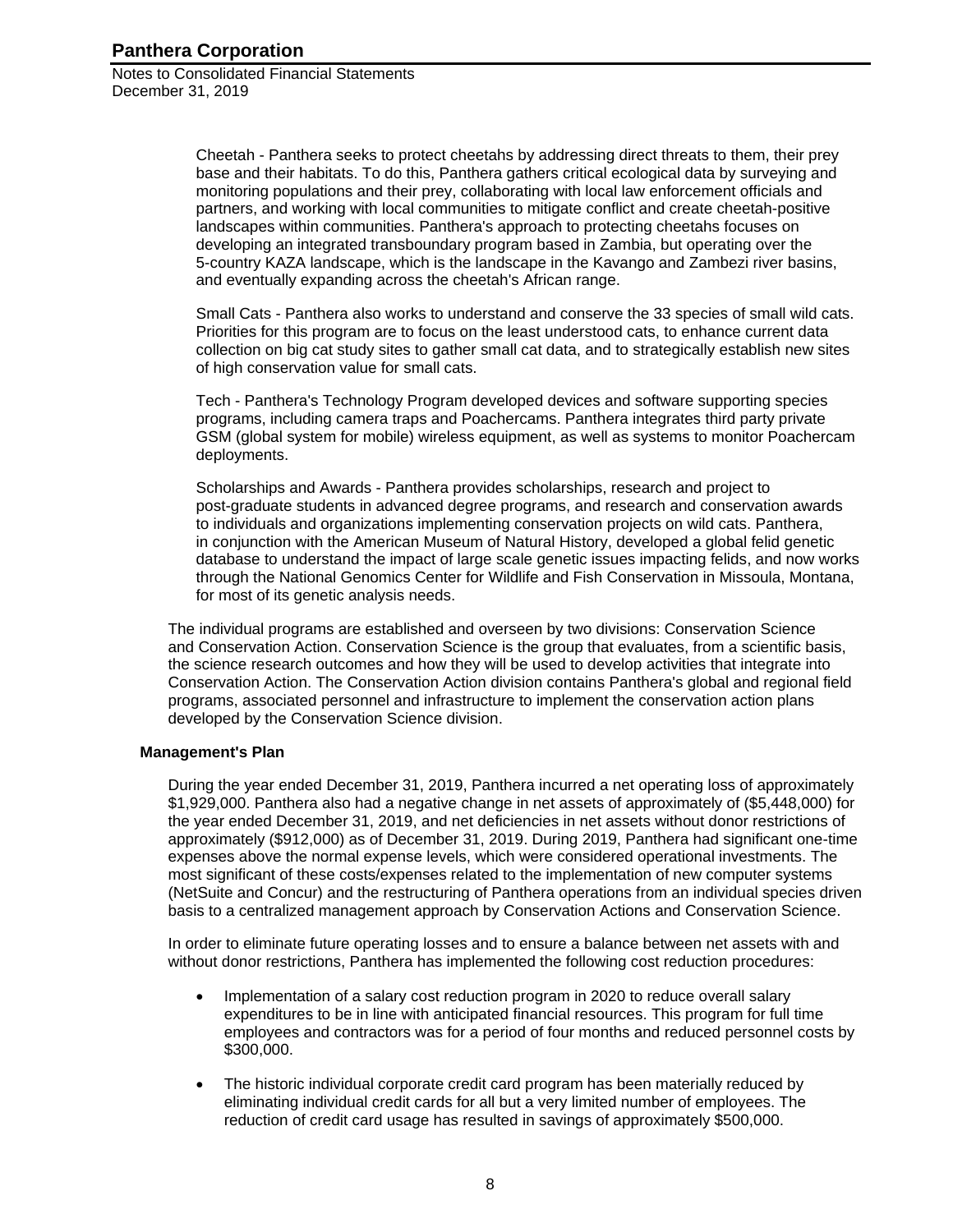- Controlling costs related to projects that are to be funded from donor restricted funds so that no costs are to be incurred until the funds are received.
- Travel was reduced and senior management personnel are now required to approve all international travel.
- A reorganization of the finance department was undertaken in 2020 resulting in a change in employee mix and enhanced skill sets. As part of the finance reorganization, a number of control and reporting processes have been or are in the process of being enhanced. One of the end goals is timely, twelve-month cash flow analysis which will be utilized to monitor contributions and expenditure levels, which will assist in analyzing overall cash management.
- As of the date of this report, Panthera has positive net operating income on its unaudited internal financial statements, and management is forecasting positive results for the year ending December 31, 2020. The budget process for 2021 is underway which will include, at a minimum, a \$350,000 - \$500,000 positive budgeted result from operations.

The following are additional items that would further enhance Panthera's ability to manage its future cash flows:

- As a result of the various fundraising initiatives, 2020 contributions have increased to \$14M through the end of October 2020, which is equal to total contributions for the 2019 year.
- As discussed in Note 9, Panthera filed for and was granted a loan pursuant to the Paycheck Protection Program in the amount of \$802,000. In November 2020, Panthera filed the necessary documents to apply for forgiveness of the entire loan amount.
- To assist in the management of cash flow, Panthera secured a \$750,000 line of credit which is fully available as of the date of this report.

Based on the above management's plan, Panthera's management concludes that substantial doubt about the ability to continue as a going concern has been alleviated.

# **Summary of Significant Accounting Policies**

#### **Basis of Consolidated Financial Statement Presentation**

Panthera's consolidated financial statements have been prepared in accordance with accounting principles generally accepted in the United States of America (U.S. GAAP), and include the accounts of Panthera and the not-for-profit entities in which Panthera has a controlling and economic interest. These entities consist of Panthera Wild Cat Conservation Belize, Panthera Brasil, Panthera Canada, Fundación Pantera Colombia (Panthera Colombia), Panthera France, Conservacion Panthera Mexico AC (Panthera Mexico) Panthera Wild Cat Conservation SA (Panthera South Africa), and Panthera Wild Cat Conservation Zambia Limited (Panthera Zambia). Panthera also has operating branch offices in Costa Rica, Honduras and Panama. In 2020, Panthera expanded its entities including Panthera Wild Cat Conservation Malaysia (Panthera Malaysia), Stichting Panthera (Panthera Netherlands) and Panthera Wild Cat Conservation Senegal (Panthera Senegal), and is in the process of expanding to Gabon and Thailand. All significant intercompany balances and transactions have been eliminated in consolidation.

#### **Estimates**

The preparation of consolidated financial statements in conformity with U.S. GAAP requires management to make estimates and assumptions that affect the reported amounts of assets and liabilities and disclosure of contingent assets and liabilities at the date of the consolidated financial statements and the reported amounts of revenue and expenses during the reporting period. Actual results could differ from those estimates.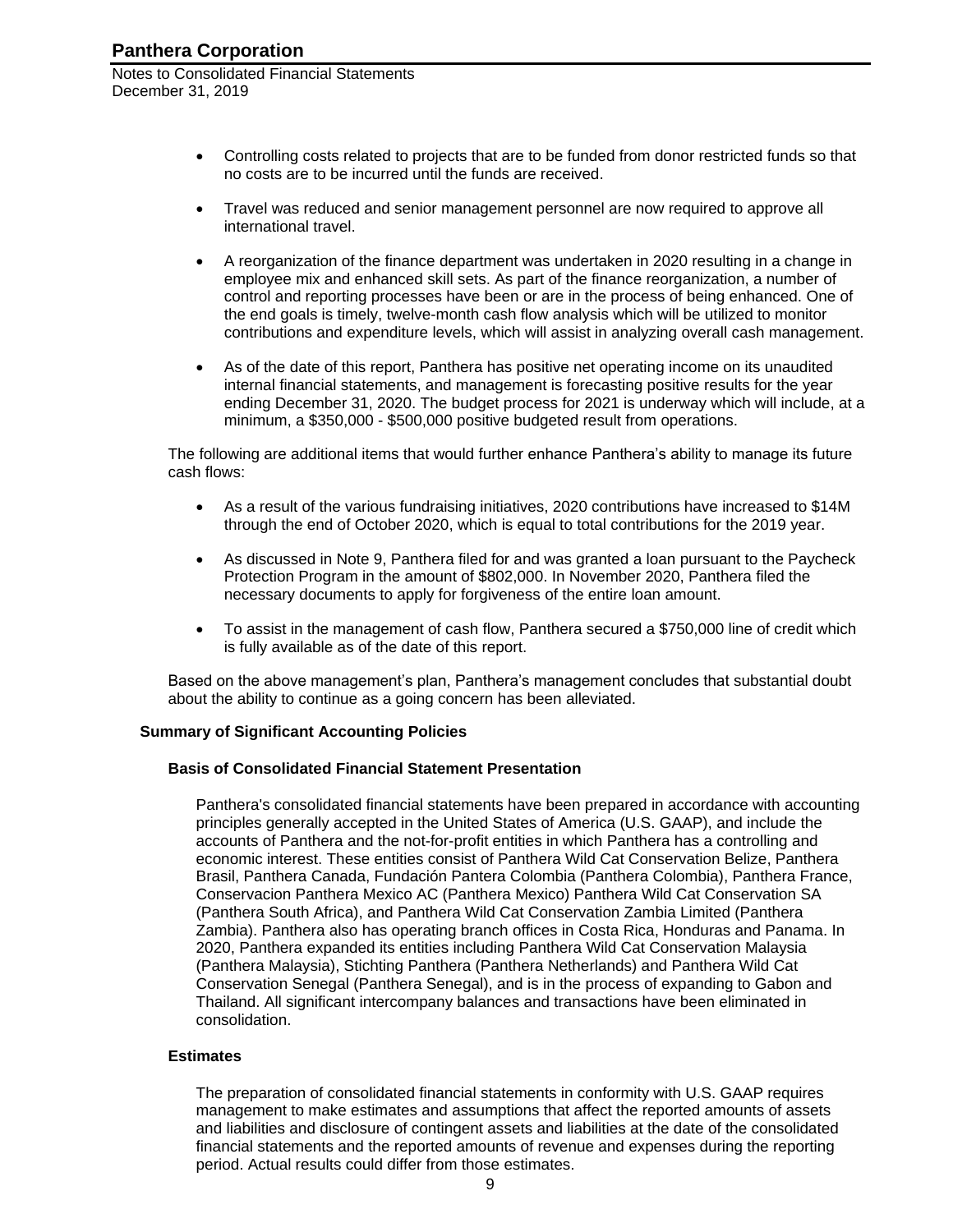#### **Revenue**

Panthera's primary source of financial support consists of donations from the general public, as well as grant income.

#### **Grant Income**

Panthera receives various federal government grants and pass-through contracts that are nonreciprocal transactions and records revenue when expenditures have been incurred in compliance with the grantor's restrictions or when deliverable results specified in the agreements have been achieved. Advance payments received for grants and contracts which have not yet been earned are reflected as Unearned Grants. Amounts earned but not yet paid under the grants and contracts are included in grants receivable.

#### **Deferred Revenue**

Primarily consists of cash received in advance for program expenses to be incurred in the future when earned.

#### **Operating Indicator**

Panthera considers all operating revenue and expenses without donor restrictions to be part of its normal operations and considers net operating income as its operating indicator.

#### **Nonoperating Item**

Nonoperating item represents other comprehensive amounts relating to foreign currency translation adjustments. This item is not included as part of the operating indicator and is reported separately in the consolidated statement of activities and changes in net assets.

#### **Consolidated Statement of Cash Flows**

For purposes of the consolidated statement of cash flows, Panthera considers all highly liquid debt instruments with an original maturity of three months or less, at the date of purchase, to be cash equivalents.

#### **Fair Value Measurements**

Panthera establishes a framework for measuring the fair value of financial assets and liabilities and nonfinancial assets and liabilities which are measured at fair value on a recurring (annual) basis in the form of a fair value hierarchy that prioritizes the inputs into valuation techniques used to measure fair value into three broad levels. This hierarchy gives the highest priority to unadjusted quoted prices in active markets and the lowest priority to unobservable inputs. Further, financial assets and liabilities are classified by level in their entirety based upon the lowest level of input that was significant to the fair value measurement. The three levels of the fair value hierarchy are as follows:

Level 1 - Unadjusted quoted market prices in active markets for identical assets or liabilities that are accessible at the measurement date.

Level 2 - Quoted prices in inactive markets for identical assets or liabilities, quoted prices for similar assets or liabilities in active or inactive markets, or other observable inputs either directly related to the asset or liability or derived principally from corroborated observable market data.

Level 3 - Unobservable inputs due to the fact that there is little or no market activity and/or data. This entails using assumptions in models which estimate what market participants would use in pricing the asset or liability.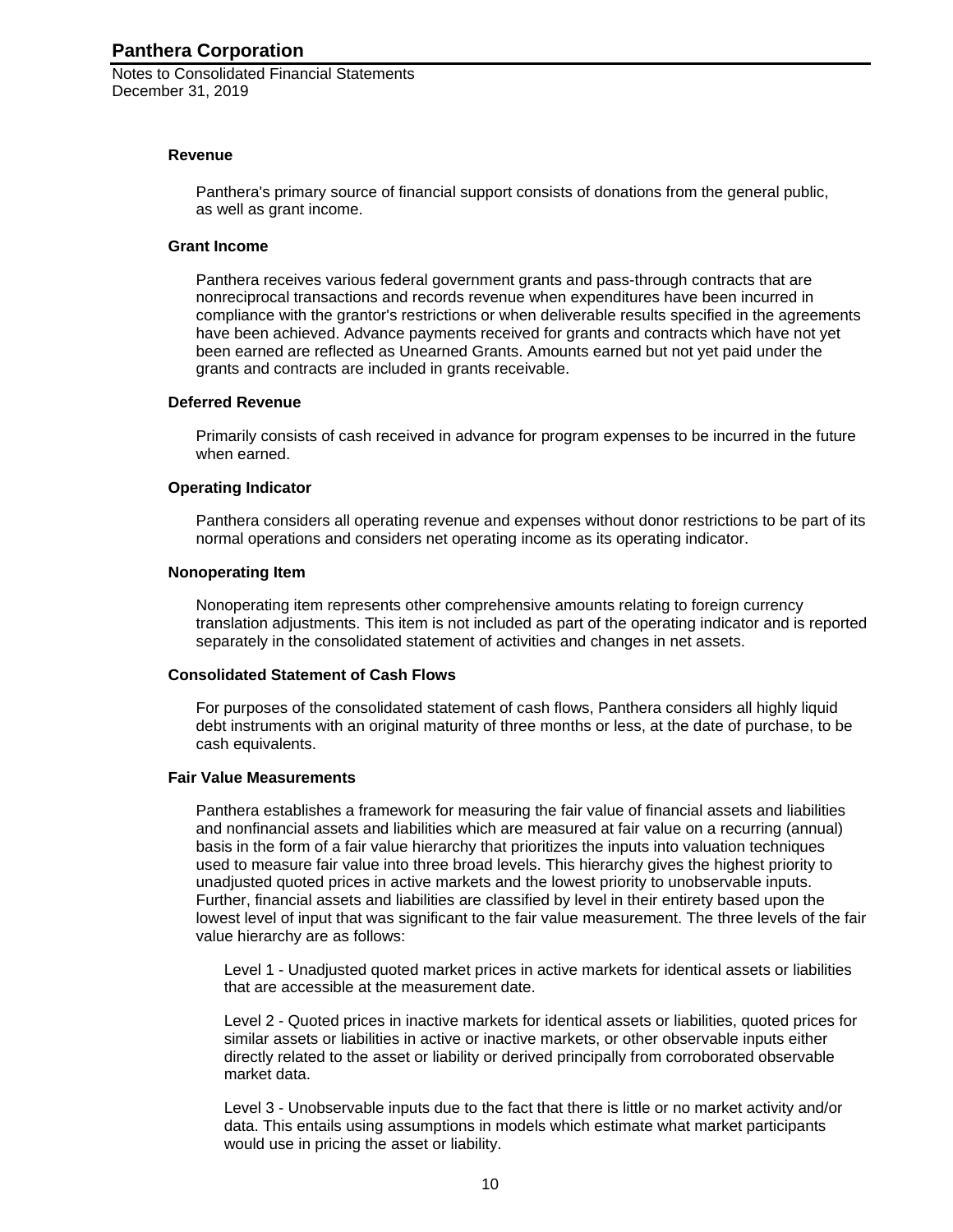> Panthera had marketable securities as of December 31, 2019, whose cost approximated fair value. Panthera's accounting policy is to recognize transfers between levels of the fair value hierarchy on the date of the event or change in circumstances that caused the transfer. There were no transfers into or out of Level 1, Level 2 or Level 3 for the year ended December 31, 2019.

#### **Marketable Securities**

Panthera's marketable securities are valued as Level 1 investments and are recorded at fair value. Unrealized holding gains and losses on marketable securities are excluded from the operating indicator and are reported as a separate component of net assets without donor restrictions as nonoperating items until realized. Realized gains and losses from the sale of securities are determined on a first-in, first-out basis and recognized in operating income. A decline in the market value of any securities below cost deemed to be other than temporary results in an impairment to reduce the carrying amount to fair value and is treated as a realized loss at time of other than temporary impairment. To determine if an impairment is other than temporary, Panthera considers all available information relevant to the collectability of the security, including past events, current conditions and reasonable and supportable forecasts when developing estimates of cash flows expected to be collected.

## **Donor-Imposed Restrictions**

Panthera reports gifts of cash and other assets as restricted support if they are received with donor stipulations that limit the use of the donated assets. All contributions with donor restrictions are reported in the first instance as an increase in net assets with donor restrictions. When a donor restriction expires (that is, when a stipulated time restriction ends or purpose restriction is accomplished), net assets with donor restrictions are reclassified to net assets without donor restrictions and reported in the revenue section of the consolidated statement of activities and changes in net assets as net assets released from donor restrictions.

Panthera reports gifts of land, buildings, and equipment as without donor restriction support unless explicit donor stipulations specify how the donated assets must be used. Gifts of long-lived assets with explicit restrictions that specify how the assets are to be used and gifts of cash or other assets that must be used to acquire long-lived assets are reported as additions to net assets with donor restrictions. Expirations of donor restrictions are reported when the donated or acquired long-lived assets are placed in service.

# **Unconditional Promises to Give (Pledges Receivable)**

When Panthera receives unconditional promises to give that are expected to be collected by Panthera within one year, they are recorded as contributions at net realizable value. Unconditional promises to give that are expected to be collected in future years are recorded at the present value of their estimated future cash flows. The discounts on those amounts are computed using average risk-free interest rates adjusted by risk premium, if any, applicable to the year in which the promises are received. Amortization of the discounts is included in contribution revenue or as contributions with donor restrictions, as appropriate.

#### **Unconditional Promises to Give to Others**

When Panthera makes unconditional promises to give to others, a liability and expense is recorded at the time of such promise.

#### **Conditional Promises to Give by Others**

When Panthera receives conditional promises to give, they are not included as contributions by Panthera until the conditions have been substantially met.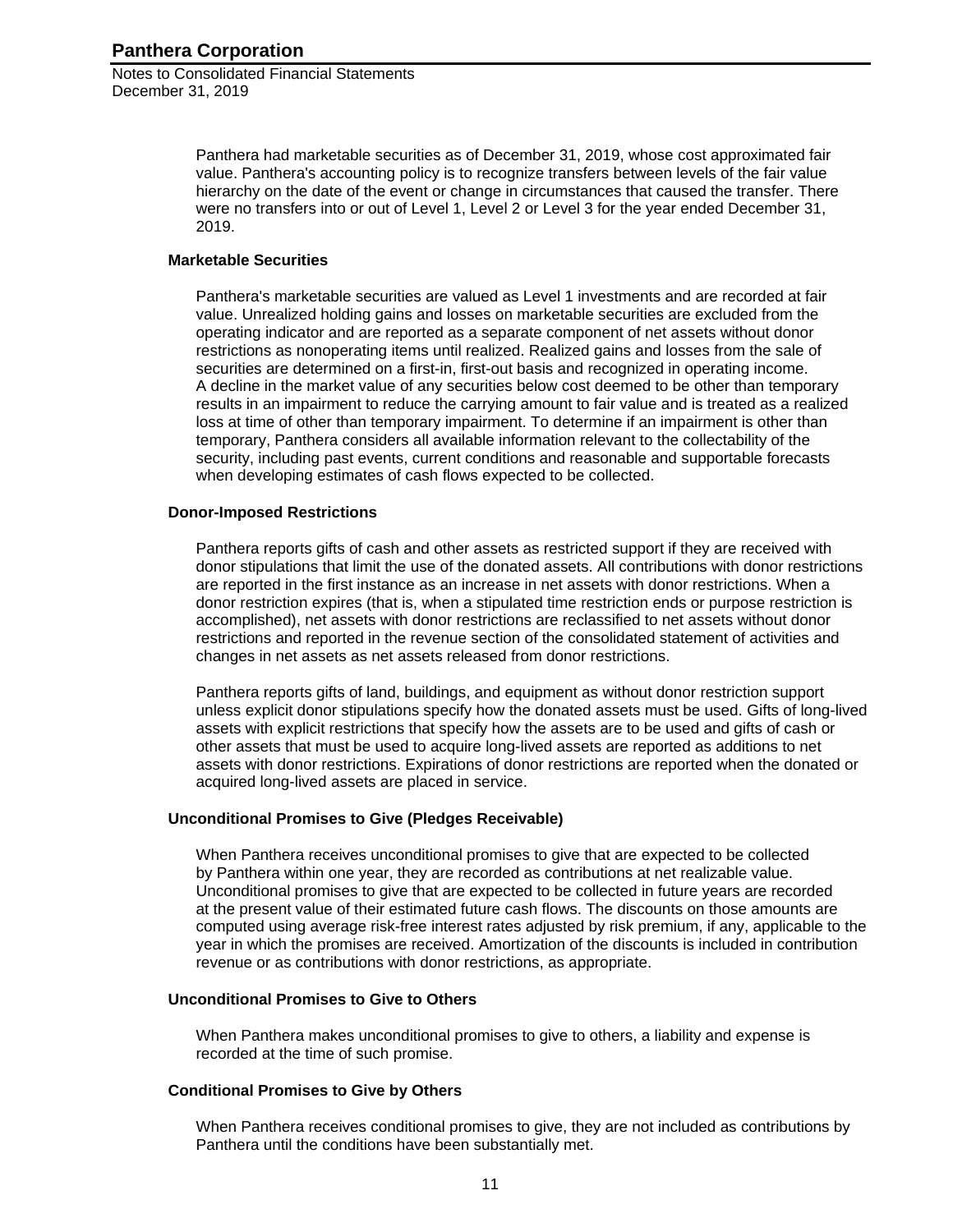Notes to Consolidated Financial Statements December 31, 2019

### **Conditional Promises to Give to Others**

When Panthera makes conditional promises to give to others, no liability or expense is recorded by Panthera until the conditions have been substantially met.

## **Allowance for Doubtful Accounts**

Periodically, the individual accounts, donations receivable and long-term pledge balances are reviewed and evaluated as to their collectability, and a provision for doubtful accounts is estimated based on the amounts Panthera expects to collect on the receivable balance. Receivables are charged against the allowance for doubtful accounts when management has determined that further collection efforts are not warranted.

#### **Other Current Assets**

Other current assets consist of primarily camera inventories, which are valued at the lower of cost or market utilizing the weighted average cost method and cash advances for field work.

# **Fixed Assets**

Fixed assets are carried at cost or, if donated, at fair value on date of donation. Leasehold improvements, furniture and fixtures and equipment in excess of \$5,000 or lower amounts in certain foreign countries as required by regulation, that are under the direct control of Panthera are capitalized and amortized/depreciated over their estimated useful lives using the straight-line method starting the month in which they are put into service. Leasehold improvements are amortized over the lesser of the estimated useful life of the improvement or remaining life of the lease; furniture and fixtures are depreciated over five (5) years; and, equipment is depreciated over three (3) to five (5) years. Equipment purchased for use in the field by non-Panthera employees for the various programs and projects is expensed when acquired. The carrying amounts of assets and the related accumulated depreciation or amortization are removed from the accounts when such assets are disposed of and any resulting gain or loss is included in operations in the year of disposal.

#### **Impairment of Long-Lived Assets**

Panthera assesses the recoverability of its long-lived assets, such as property and equipment, whenever events or changes in circumstances indicate that the carrying value of the assets may not be recoverable. Recoverability of assets to be held and used is measured by a comparison of the carrying amount of an asset to estimated undiscounted future net cash flows expected to be generated by the asset. If the carrying amount of an asset exceeds its estimated future cash flows, an impairment charge is recognized in the amount by which the carrying amount of the asset exceeds the fair value of the asset. No such events or circumstances occurred during the year ended December 31, 2019 and, accordingly, Panthera has not recognized any asset impairment.

#### **Vacation Liability**

Unless required by state or country specific laws, unused vacation days are not carried over to the next year nor are they paid out upon departure from Panthera. The estimated vacation liability, where required by law, is accrued as earned and aggregated approximately \$27,000 as of December 31, 2019, and is included in the consolidated statement of financial position caption accounts payable and accrued expenses.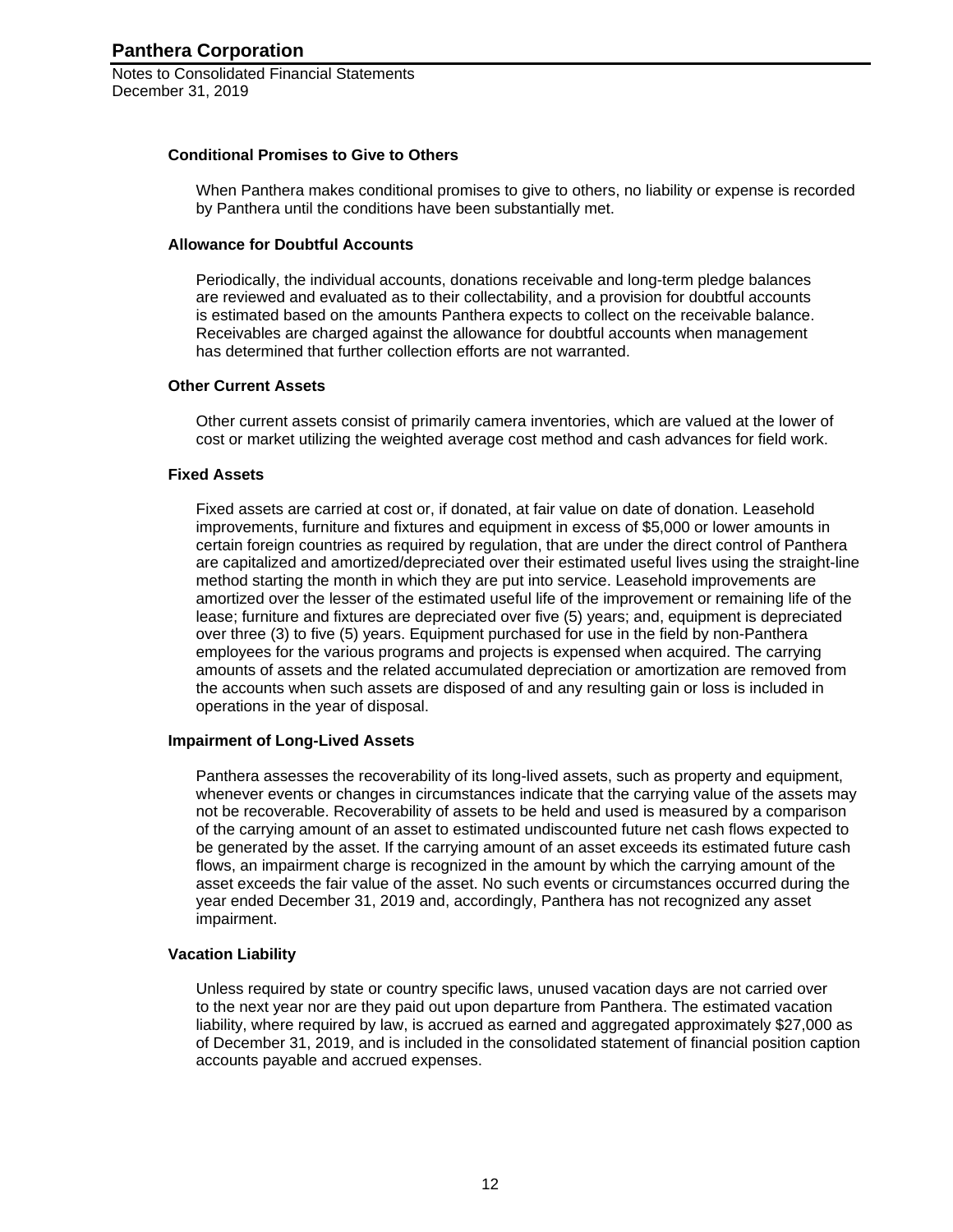Notes to Consolidated Financial Statements December 31, 2019

#### **Income Taxes**

Panthera Corporation qualifies as a U.S. tax-exempt organization under the existing provisions of Internal Revenue Code Section 501(c)(3) and donations to Panthera Corporation are tax deductible to the donor subject to legal limitations. Panthera's foreign entities are incorporated as not-for-profit organizations and are generally exempt from income taxes. Panthera recognizes the effect of income tax positions only when the tax positions are more likely than not of being sustained. Management is not aware of any violations of Panthera Corporation's or related entities' not-for-profit status, nor of any exposure to unrelated business or other income tax.

## **In-Kind Contributions**

During the year ended December 31, 2019, Panthera received in-kind contributions of services amounting to approximately \$88,000 at fair value. In-kind contributions relate mainly to website advertising and legal services and are reflected in the consolidated statement of functional expenses in the caption donated services.

## **Allocated Expenses**

Panthera's expenses have been summarized on a functional basis in accordance with U.S. GAAP. Most expenses may be identified to their related program or supporting service and are recorded accordingly. Certain other expenses, consisting mainly of occupancy, technology, professional services and depreciation and amortization, have been allocated based on estimated usage, based upon each program's direct expenses as a percentage of total program costs. Salaries and benefits expenses are allocated based upon estimated time spent by the respective individuals on each program area.

## **Recent Accounting Pronouncements**

During 2019, Panthera adopted the Financial Accounting Standards Board (FASB) Accounting Standards Update (ASU) 2014-09, *Revenue From Contracts With Customers (Topic 606)* using a full retrospective method of adoption to all contracts with customers at January 1, 2018. The core principle of ASU 2014-09 requires recognition of revenue to depict the transfer of goods or services to customers at an amount that reflects the consideration for what an organization expects it will receive in association with this exchange. The adoption of ASU 2014-09 did not impact Panthera's consolidated financial statements.

During 2019, Panthera adopted ASU 2018-08, *Not-for-Profit Entities (Topic 958): Clarifying the Scope and the Accounting Guidance for Contributions Received and Contributions Made*. The guidance is intended to clarify and improve accounting guidance for contributions received and contributions made. The amendments in this ASU assists entities in (1) evaluating whether transactions should be accounted for as contributions (nonreciprocal transactions) or as exchange (reciprocal transactions) subject to other guidance and (2) determining whether a contribution is conditional. The adoption of ASU 2018-08 did not impact Panthera's consolidated financial statements.

In February 2016, the FASB issued ASU 2016-02, *Leases (Topic 842)*. The core principles of ASU 2016-02 change the way organizations will account for their leases by recognizing lease assets and lease liabilities on the statement of financial position and disclosing key information about leasing arrangements. ASU 2016-02 is effective for Panthera for fiscal years beginning after December 15, 2021, with early adoption permitted. Management is currently evaluating the impact of ASU 2016-02 on Panthera's consolidated financial statements.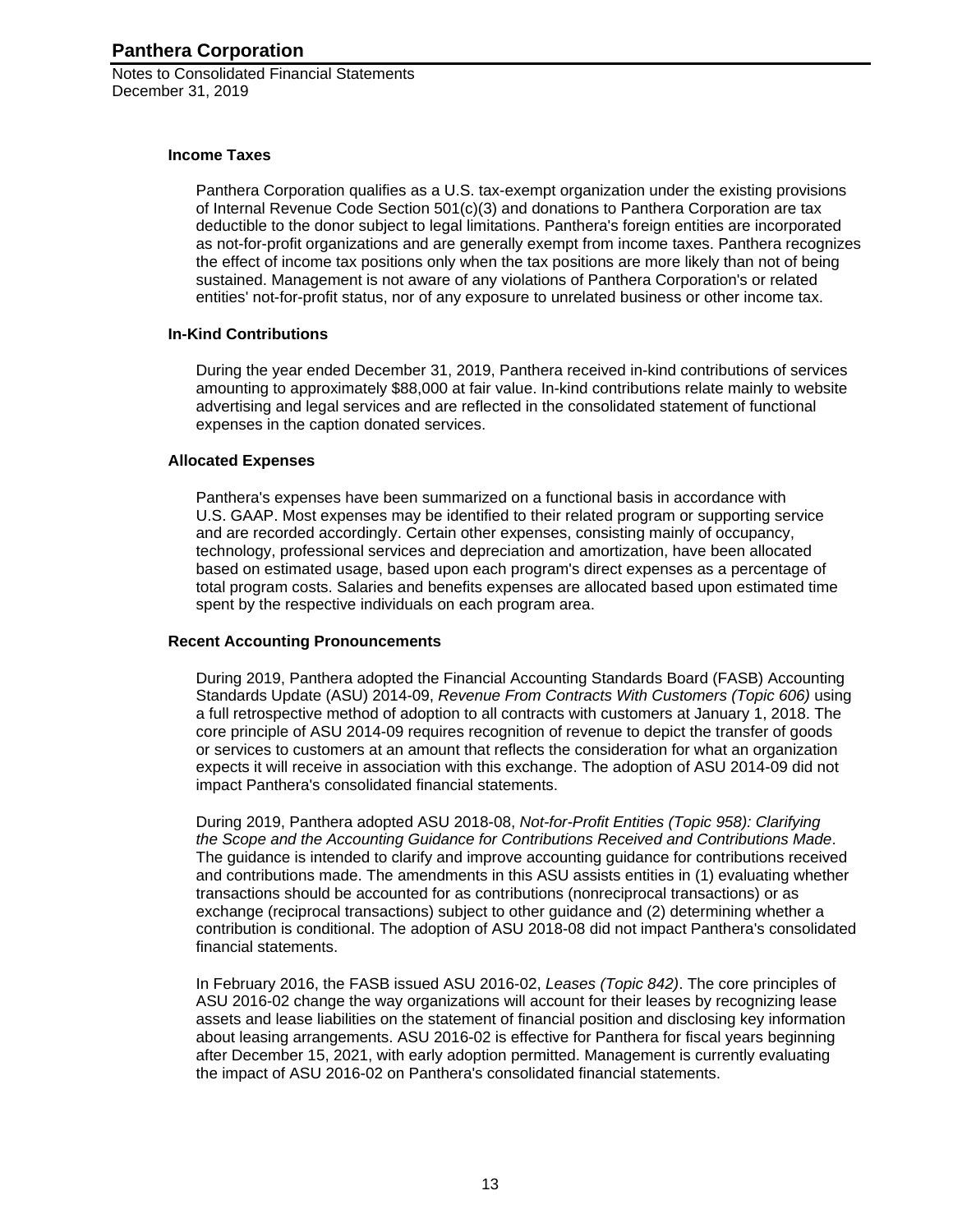> In September 2020, the FASB issued ASU 2020-07, *Not-for-Profit Entities (Topic 958) Presentation and Disclosures by Not-for-Profit Entities for Contributed Nonfinancial Assets*. ASU 2020-07 improves financial reporting by providing new presentation and disclosure requirements about contributed nonfinancial assets, including additional disclosure requirements for recognized contributed services. The standard will be required to be applied retrospectively for annual periods beginning after June 15, 2021. Early adoption is permitted. Management is currently evaluating the impact of ASU 2020-07 on Panthera's consolidated financial statements.

# **2. Donations and Pledges Receivable**

Included in donations and pledges receivable as of December 31, 2019 are the following unconditional promises:

| Without donor restrictions<br>With donor restrictions, purpose<br>With donor restrictions, time | \$<br>20,248<br>296,977<br>11,500,000 |
|-------------------------------------------------------------------------------------------------|---------------------------------------|
| Total                                                                                           | 11,817,225                            |
| Less unamortized discount                                                                       | (375, 919)                            |
| Net unconditional promises                                                                      | 11,441,306                            |
| Amounts due in:<br>Less than one year<br>One to five years                                      | \$<br>3,788,082<br>7,653,224          |
| Total                                                                                           | \$<br>11,441,306                      |

The risk adjusted discount rate utilized for determining the amount of unamortized discount was 1.56 percent.

#### **3. Liquidity and Available of Resources**

The following table reflects Panthera's financial assets as of December 31, 2019 reduced by net assets with donor restrictions which are not available for general expenditures within one year of the balance sheet date.

| Current assets, excluding non-financial assets      | 5.734.605     |
|-----------------------------------------------------|---------------|
| Less net assets with donor restrictions             | (7, 179, 189) |
| Total financial assets available to meet cash needs |               |
| for general expenditures within one year            | (1,444,584)   |

The above table depicts a negative liquidity of (\$1,444,584) as of December 31, 2019, which was due to expenditures exceeding donations and grants in 2019. As part of Panthera's liquidity management, it has a policy to structure its financial assets to be available as its general expenditures, liabilities and other obligations come due. To improve the negative liquidity in the fiscal year ending December 31, 2020, management has put in place a management plan (see Note 1) to reduce spending and closely monitor cash flows. In April 2020, Panthera obtained a loan pursuant to the Paycheck Protection Program in the amount of approximately \$802,000 (see Note 9). In addition, Panthera has a \$750,000 line of credit with a bank that is fully available.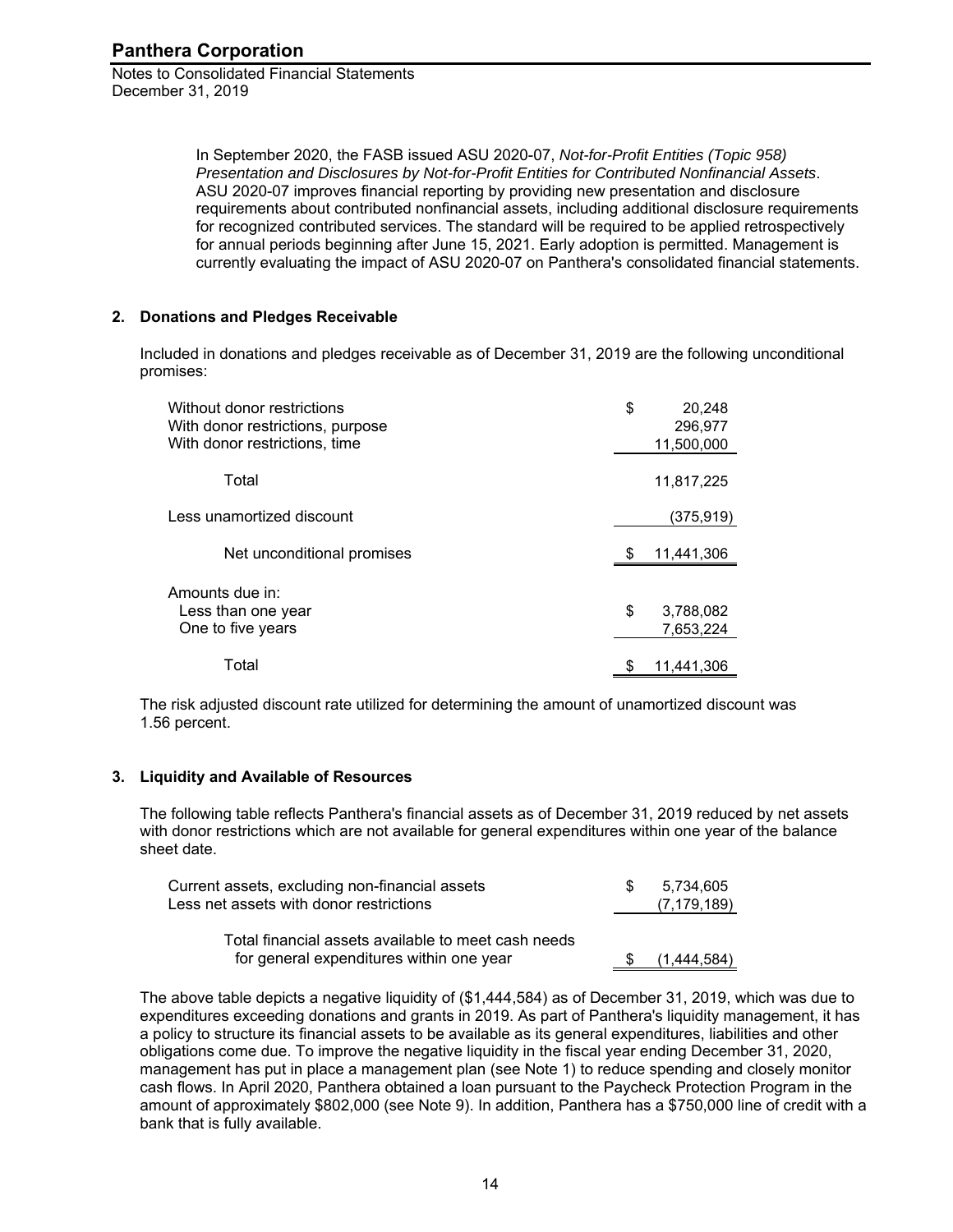Notes to Consolidated Financial Statements December 31, 2019

# **4. Fixed Assets, Net**

Fixed assets consist of the following as of December 31, 2019:

| Land<br><b>Buildings</b><br>Leasehold improvements<br><b>Furniture and fixtures</b><br>Equipment | \$<br>1,267,648<br>260,087<br>1,004,828<br>239,787<br>1,107,365 |
|--------------------------------------------------------------------------------------------------|-----------------------------------------------------------------|
| Total                                                                                            | 3,879,715                                                       |
| Less accumulated depreciation and amortization                                                   | 2,096,916                                                       |
| Net fixed assets                                                                                 | \$<br>1,782,799                                                 |

#### **5. Line of Credit**

In December 2019, Panthera entered into a secured line of credit with a financial institution in the amount of \$750,000. Outstanding borrowings are secured by all real and personal property of Panthera. The line bears interest at the prime rate minus one-half percent per annum and expires on December 3, 2020. There was no amount outstanding as of December 31, 2019.

#### **6. Net Assets With Donor Restrictions**

Net assets with donor restrictions as of December 31, 2019 are comprised of contributions restricted by the donors for the following:

| Conservation Science                     | 2.033.023  |
|------------------------------------------|------------|
| Conservation Action                      | 1.675.307  |
| Time Restricted                          | 11,124,083 |
|                                          |            |
| Total net assets with donor restrictions | 14,832,413 |

Net assets released from donor restrictions for the year ended December 31, 2019 were as follows:

| Conservation Science<br>Conservation Action<br>Time Restricted | \$. | 1.202.769<br>4.397.164<br>4,100,000 |
|----------------------------------------------------------------|-----|-------------------------------------|
| Total                                                          | \$. | 9,699,933                           |

#### **7. Related-Party Transactions**

During the year ended December 31, 2019, approximately 58 percent of the total contributions were received from members of Panthera's Board of Directors or their related associations. Donations receivable and long-term pledges receivable (undiscounted) from Directors or their related associations as of December 31, 2019 amounted to approximately \$11,500,000.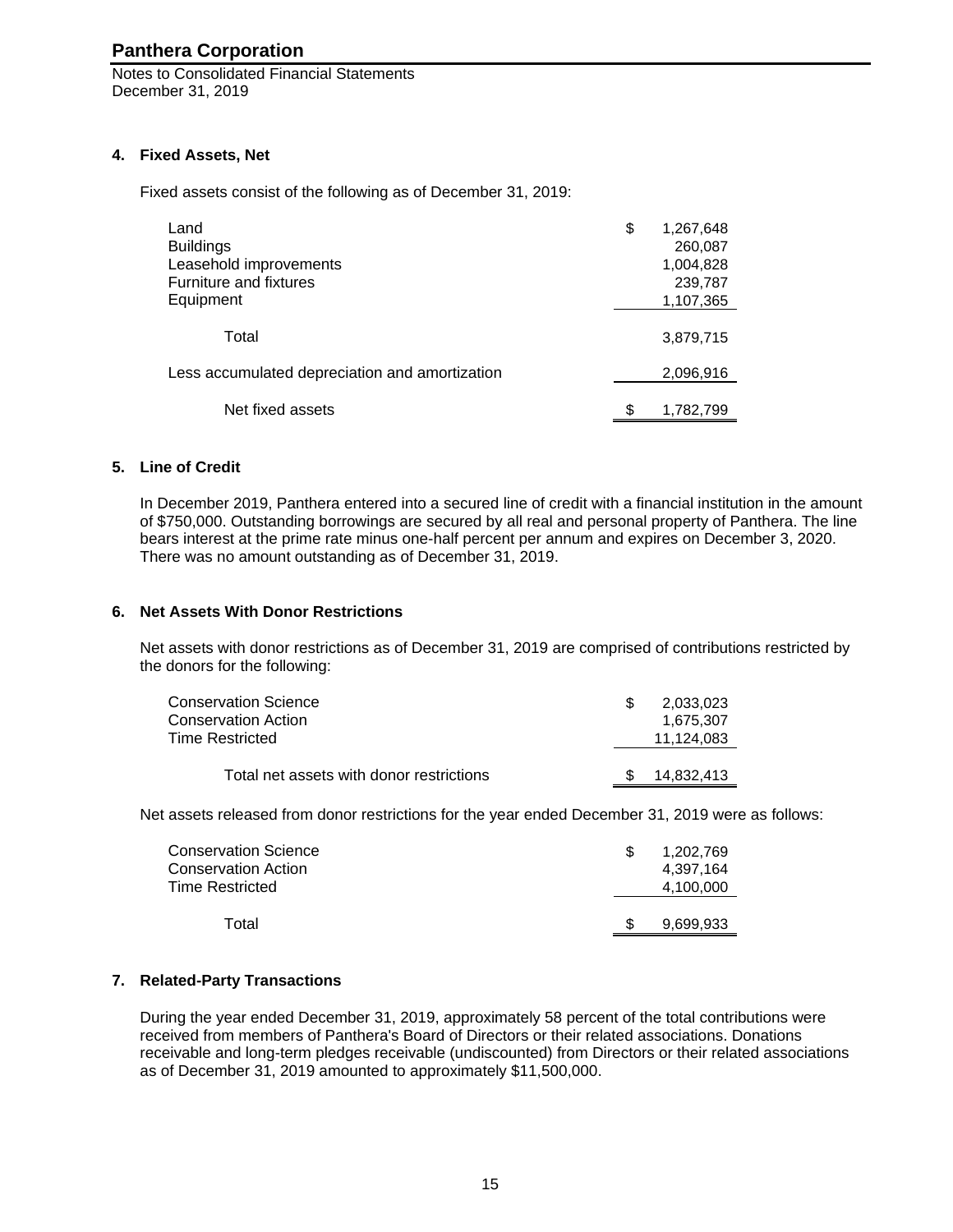# **8. Retirement Plans**

Panthera sponsors the Panthera Corporation 401(k) Retirement Plan under which Plan provisions all U.S. based employees may participate and make elective contributions up to the Federal limitations. Panthera makes matching contributions to the Plan of employee elective contributions, at a minimum, on an annual Plan year basis. The Plan contains "safe harbor provisions" whereby Panthera's matching of employee elective contributions subject to Federal limitations is 100 percent of salary deferrals up to three percent of the employee's gross salary plus 50 percent of salary deferrals in excess of three percent but none for salary deferrals in excess of five percent of compensation. Panthera's matching employee elective contributions vest immediately. In addition, Panthera is the sponsor of a salary reduction plan (457(b) Plan). The funding of the 457(b) Plan is solely the responsibility of the participant.

Panthera UK sponsors a defined contribution plan in which employees are eligible to participate. The employee contribution rate is 5 percent of basic salary and the Panthera UK contribution rate is 4 percent of basic salary.

Total pension expense under the above retirement plans for the year ended December 31, 2019 aggregated approximately \$137,000.

## **9. Commitments and Contingencies**

### **Office Leases**

Panthera entered into a noncancelable operating lease for New York office space, effective February 1, 2015, that expires on January 31, 2025. In addition, during 2019 Panthera entered into a noncancelable lease for office space in Colombia for a term of five (5) years, Costa Rica for two (2) years, and Belize for two (2) years.

As of December 31, 2019, minimum future lease payments under these leases are approximately as follows:

| 2020       | \$<br>380,000   |
|------------|-----------------|
| 2021       | 378,000         |
| 2022       | 368,000         |
| 2023       | 368,000         |
| 2024       | 368,000         |
| Thereafter | 33,000          |
|            |                 |
| Total      | \$<br>1,895,000 |

Rent expense, including month-to-month cancelable leases, real estate taxes and other specified operating expenses required by lease provisions, for the year ended December 31, 2019 aggregated approximately \$431,000.

#### **Letter of Credit**

In conjunction with an office lease, Panthera obtained a \$213,344 irrevocable renewable standby letter of credit from a bank for the benefit of the landlord. The letter of credit, which was renewed for a period of one year on October 31, 2019, is collateralized by Panthera's deposit accounts with the bank. In October 2020, this letter of credit was further extended for a period of one year.

#### **Government Grants and Pass-Through Contracts Awarded to Panthera**

As of December 31, 2019, government grants and pass-through contracts awarded but not yet earned and not recognized by Panthera aggregated \$1,887,290. It is anticipated that such amounts will be earned and recognized as revenue in 2020.